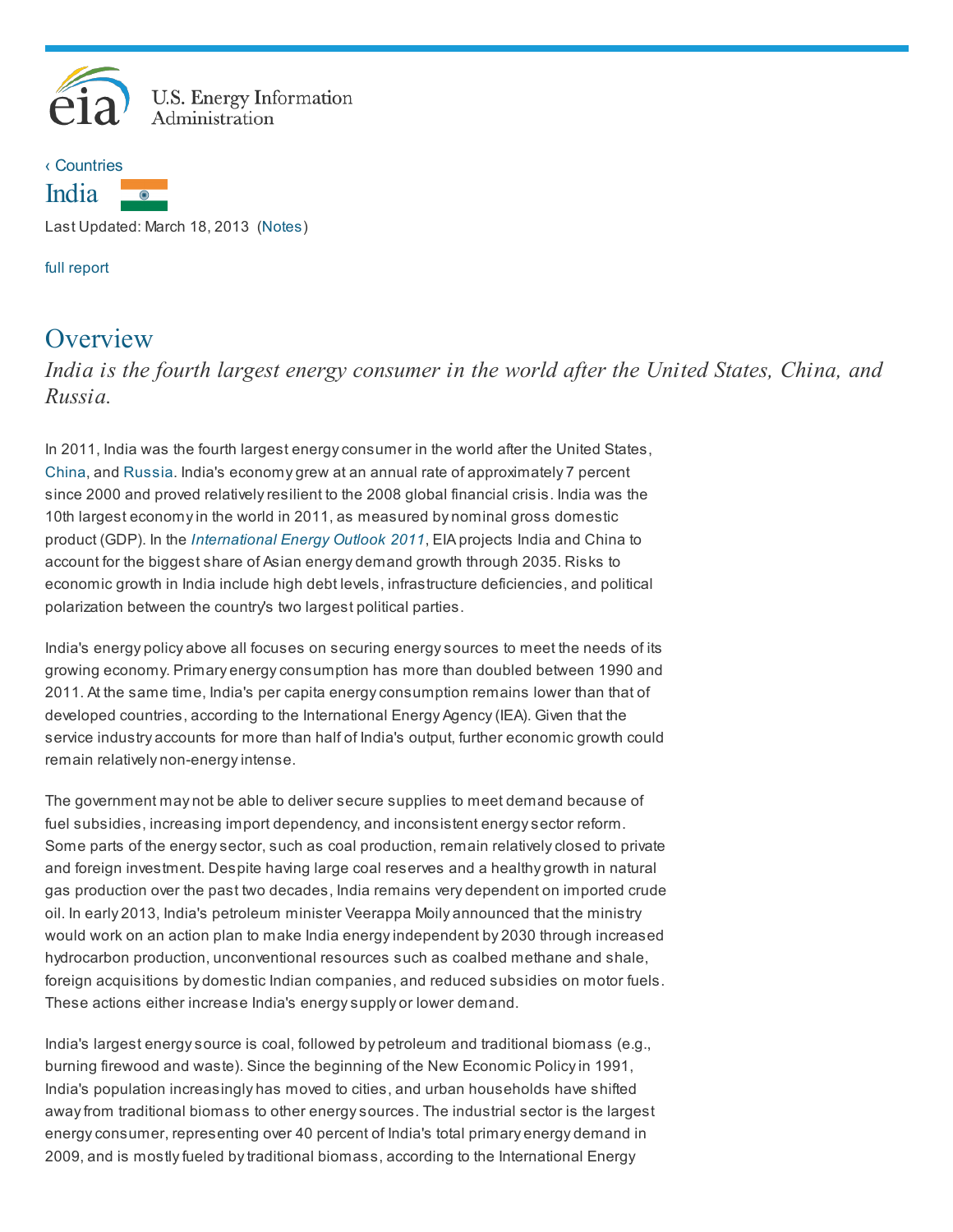Agency (IEA). The power sector is the fastest growing area of energy demand, increasing from 23 percent to 38 percent of total energy consumption between 1990 and 2009.

A 2012 report by the IEA estimated that nearly 25 percent of the population lacks basic access to electricity, while electrified areas suffer from rolling electricity blackouts. The government seeks to balance the need for electricity with environmental concerns from the use of coal and other energy sources used to produce that electricity.

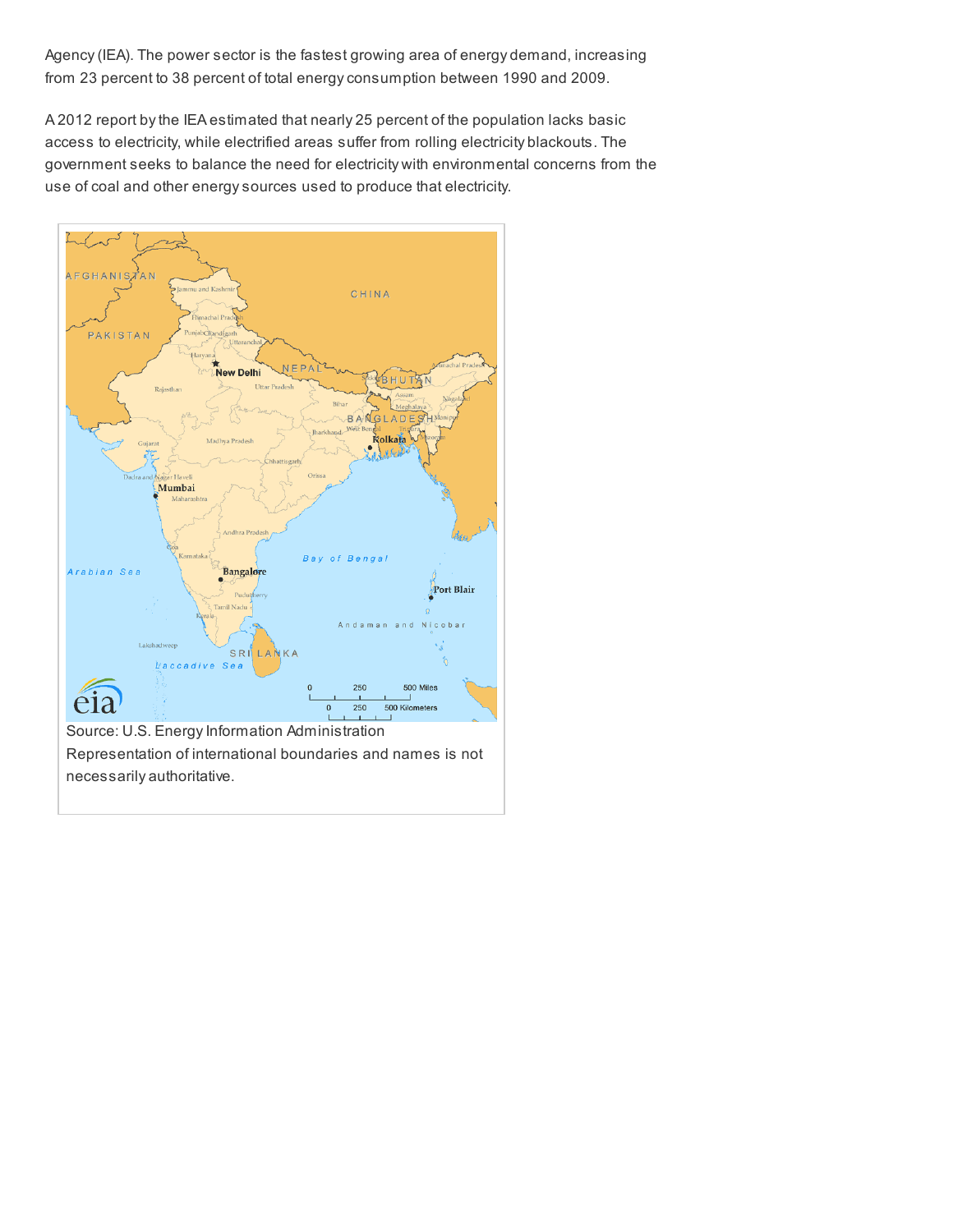

## Oil & other liquids

*India was the fourth largest consumer of oil and petroleum products in the world in 2011, after the United States, China, and Japan. The country depends heavily on imported crude oil, mostly from the Middle East.*

India was the fourth largest consumer of oil and petroleum products after the United States, China, and [Japan](http://www.eia.gov/countries/cab.cfm?fips=JA) in 2011. It was also the fourth largest importer of oil and petroleum products. The high degree of dependence on imported crude oil has led Indian energy companies to attempt to diversify their supply sources. To this end, Indian national oil companies (NOCs) have purchased equity stakes in overseas oil and gas fields in South America, Africa, and the Caspian Sea region to acquire reserves and production capability. However, the majority of imports continue to come from the Middle East, where Indian companies have little direct access to investment.



## Sector organization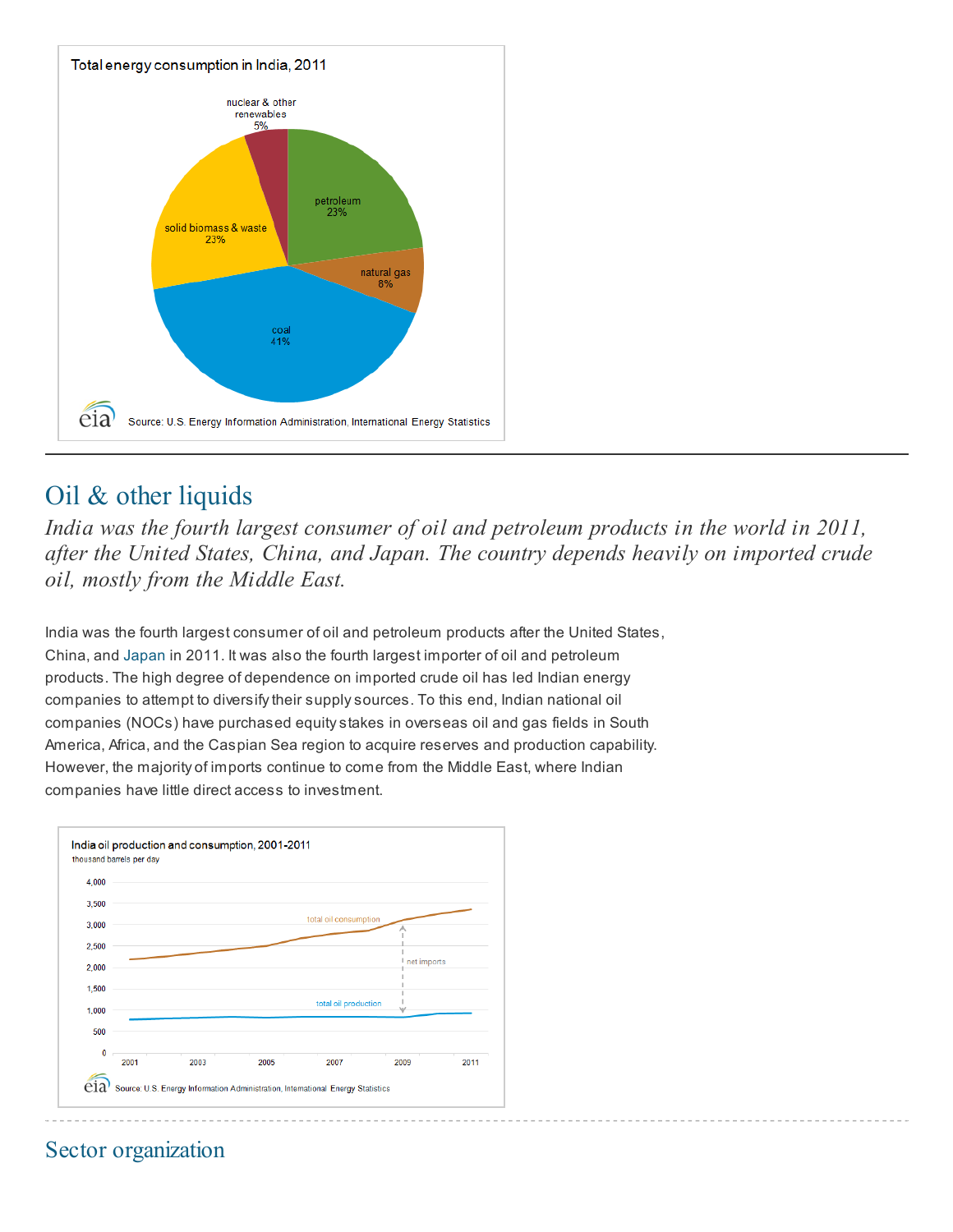Almost two decades after nationalizing the country's hydrocarbon resources in the 1970s, the Indian government embarked on the New Economic Policy in 1991 that pushed for open market competition across a variety of energy sectors. The government introduced the New Exploration Licensing Policy (NELP) in 1999 that allowed investors to bid on development blocks with up to 100 percent foreign control. Currently, the NELP is in the 9th round of bidding. International investment is still relatively low, and most analysts agree that the NELP has had only limited success in reducing India's oil dependence. In 2011, several government agencies agreed to establish a sovereign wealth fund that could also aid in overseas energy acquisitions.

The Ministry of Petroleum and Natural Gas (MOPNG) regulates the entire value chain of the oil sector, including exploration and production (E&P), refining, supply, and marketing. The ministry releases five-year plans that serve as rough guidelines to the energy sector. Under the MOPNG, the Directorate General of Hydrocarbons regulates the upstream side of the oil sector, as well as coalbed methane (CBM) projects. Another sub-ministry, the Petroleum and Natural Gas Regulatory Board (PNGRB), acts as a downstream regulator, including petroleum product sales and distribution.

Until 2002, the government set the price of petroleum products through the Administered Pricing Mechanism (APM), which followed the principle of allowing a pre-determined return (rather than market-based prices) on investments in the oil sector. After 2002, only certain products (namely kerosene and liquefied petroleum gases, or LPG) remained regulated, while oil companies could set their own prices for other fuels. The government began domestic fuel price reform and officially deregulated gasoline prices in June 2010. However, many oil marketing companies still set retail prices at below-market levels so they can claim "under-recoveries" (the difference between a global market price and local price) from the Ministry of Finance for certain products at favorable rates.

Competition in the oil sector is now relatively open, particularly when it comes to the upstream market. On the one hand, two state-owned companies, the Oil and Natural Gas Corporation (ONGC) and Oil India Limited (OIL), control the majority of production and refining activity in India. On the other hand, the government has slowly reduced ownership in ONGC in an effort to raise revenue, and several private companies have emerged as important players in the last decade. Cairn India, a subsidiary of UK company Cairn Energy, controls 20 percent of India's crude oil reserves through major stakes in the Rajasthan region, and private companies like Reliance Industries (RIL) and Essar Oil have become major refiners. Other international oil companies have few stakes in the Indian oil market.

### Exploration and production

*India had 5.5 billion barrels of proved oil reserves at the end of 2012, mostly in the western part of the country. Domestic production has stagnated in recent years, and Indian national oil companies increasingly purchase equity stakes in overseas oil fields.*

According to the Oil & Gas Journal, India had 5.5 billion barrels of proved oil reserves at the end of 2012. About 53 percent of reserves are from onshore resources, while 47 percent are offshore reserves. Most reserves are found in the western part of India, particularly western offshore, Gujarat, and Rajasthan. The Assam-Arakan basin in the northeast part of the country is also an important oil-producing region and contains more than 10 percent of the country's reserves.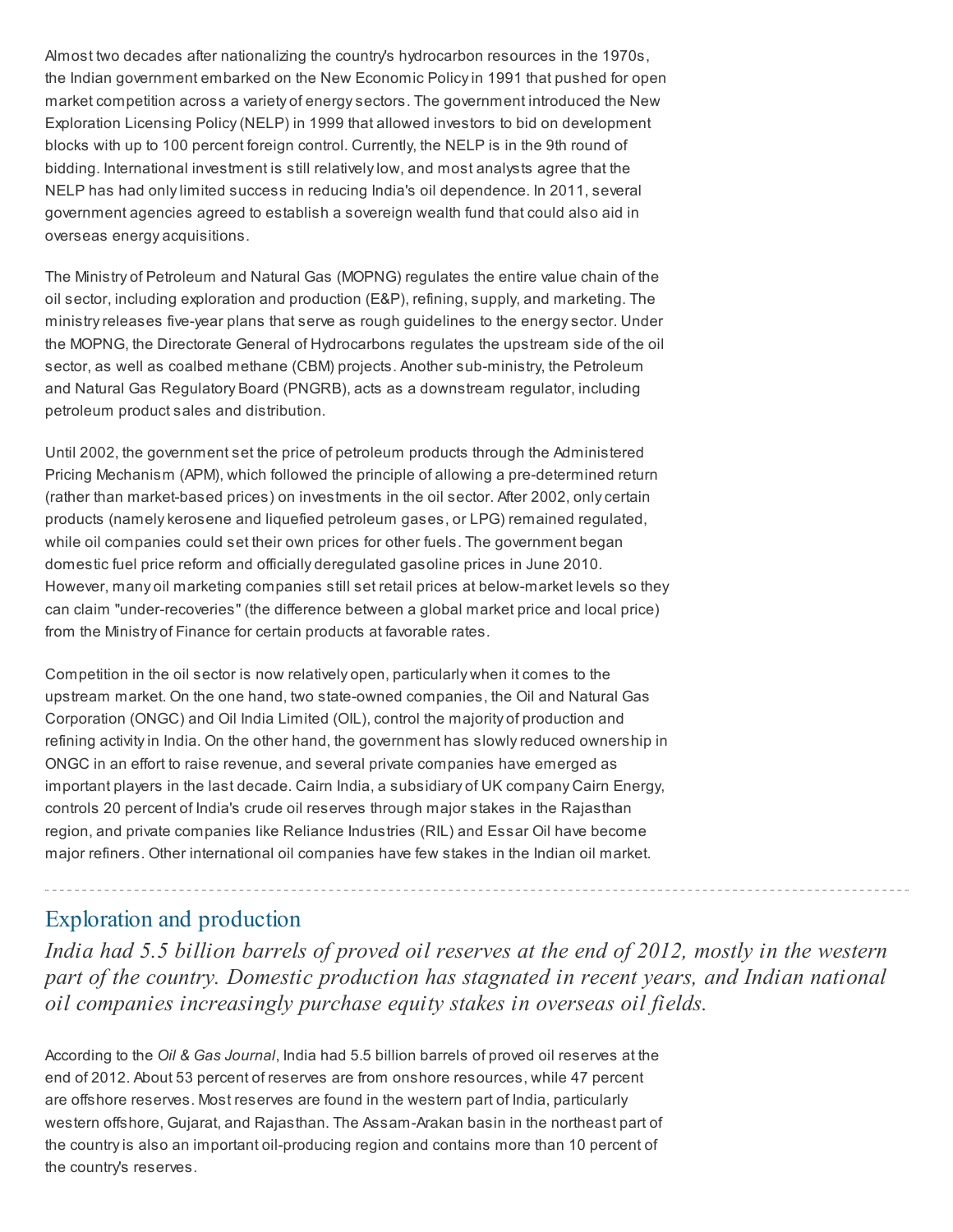Historically, ONGC dominated the upstream oil sector and relied on production from Mumbai High oilfield and its associated fields in western offshore. However, domestic crude production has stagnated and grown at an annual rate of one percent since 1990. In recent years, major discoveries in Barmer basin in Rajasthan and the offshore Krishna-Godavari basin by smaller companies such as Gujarat State Petroleum Corp and Andhra Pradesh Gas Infrastructure Corp. hold some potential to diversify the country's production.

India's relatively small land-based resource endowment means companies require more upstream technical expertise to tap into offshore reserves. Foreign companies historically took the lead in exploring new offshore opportunities. For example, Cairn India brought on line the largest field, Mangala, of the RJ-ON-90/1 block in Barmer basin in 2009, with a production capacity of 130,000 barrels per day (bbl/d). However, foreign investment in India has waned in recent years, both because of increased competition from domestic Indian companies and India's complex exploration and production laws. Cairn Energy has sought to sell off its stake in Mangala, and several major oil companies, including ExxonMobil, Chevron, and BP, did not participate in the most recent NELP auction.



### Downstream and refining

*India's government promotes the country's refining sector, and India became a net exporter of petroleum products in 2001. India has several world-class refineries in Jamnagar, and the refining industry is largely privately owned.*

India's government encouraged energy companies to invest in refineries, and the investment helped the country became a net exporter of petroleum products beginning in 2001. In particular, the government eliminated customs duties on crude imports, lowering the cost of fuel supply for refiners. These reforms made domestic production of petroleum products more economic for Indian companies. In its 11th Five-Year Plan (2007-2012), India's Government set the goal of making India a global refined product exporting hub.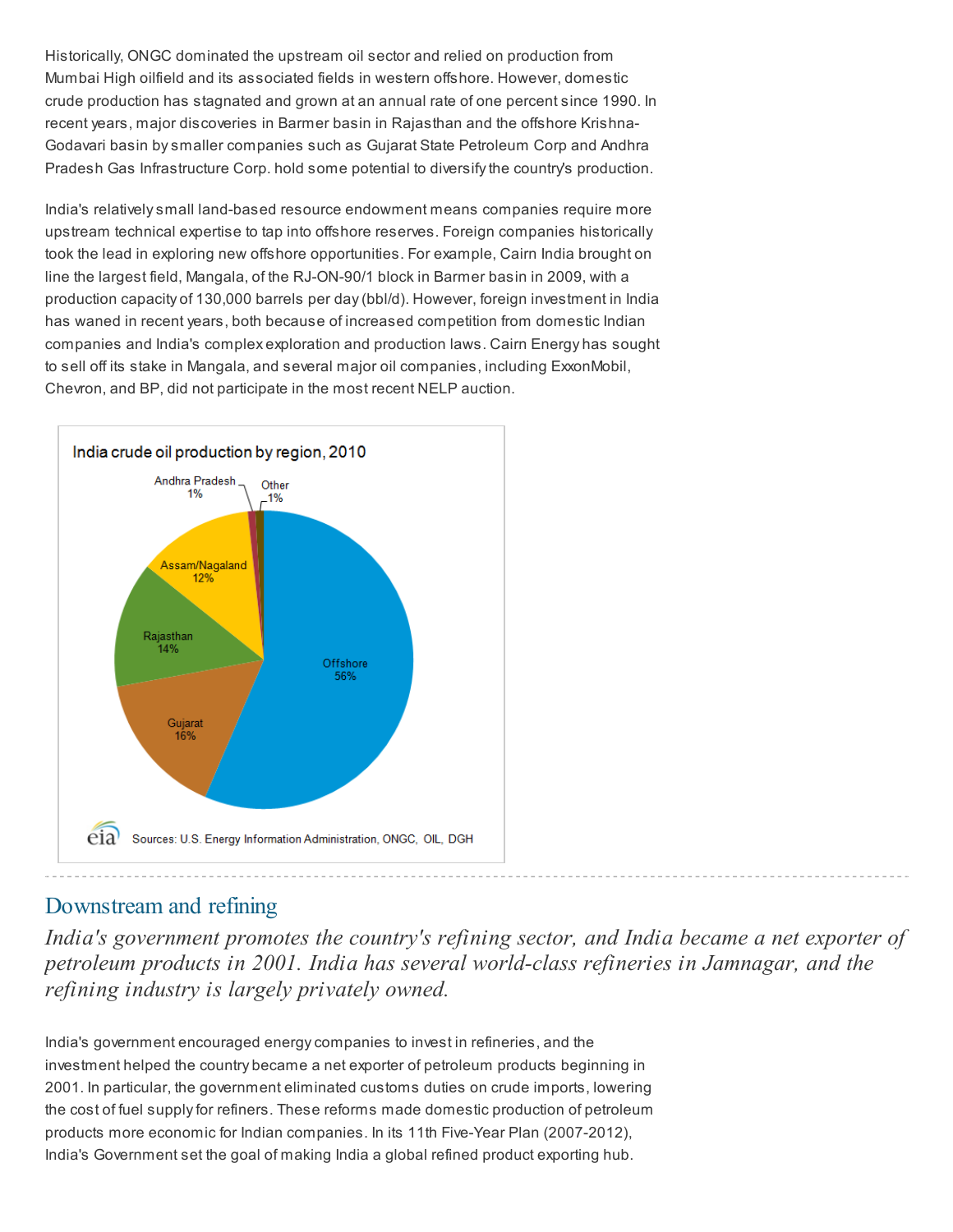However, India still imports kerosene and liquefied petroleum gas (LPG) products for domestic use, and some export-oriented refineries began reorienting production for domestic use in 2009 to help ease demand shortages of motor gasoline, distillate fuel oil, kerosene, and LPG. These products make up over 60 percent of India's petroleum product consumption, according to the IEA. In particular, many rural areas of India use LPG and kerosene along with traditional biomass as cooking fuels (see [Biomass](http://www.eia.gov/countries/cab.cfm?fips=IN#biomass) and Waste below).

Today, the refining industry is an important part of India's economy and is largely privately owned. At the end of 2012, India had a refining capacity of 4.3 million bbl/d, according to the Oil & Gas Journal, making it the third largest refiner in Asia after China and Japan. The two largest refineries by crude capacity are world-class export facilities and are privately owned. They are located in Jamnagar and together account for 30 percent of India's total refining capacity. These refineries are close to crude producing regions in the Middle East, which allows them to take advantage of lower transportation costs.

#### India refining sector

|                             |                                             | <b>Crude refining</b> |
|-----------------------------|---------------------------------------------|-----------------------|
|                             |                                             | capacity<br>(1,000)   |
| <b>Refinery location</b>    | Name of company                             | barrels/day)          |
| <b>Public Sector</b>        |                                             |                       |
| Barauni, Bihar              | Indian Oil Corp. Ltd.                       | 130                   |
| Bongaigaon, Assam           | Indian Oil Corp. Ltd.                       | 51                    |
| Digboi, Assam               | Indian Oil Corp. Ltd.                       | 14                    |
| Guwahati, Assam             | Indian Oil Corp. Ltd.                       | 20                    |
| Haldia, West Bengal         | Indian Oil Corp. Ltd.                       | 162                   |
| Koyali, Gujarat             | Indian Oil Corp. Ltd.                       | 297                   |
| Mathura, Uttar<br>Pradesh   | Indian Oil Corp. Ltd.                       | 173                   |
| Panipat                     | Indian Oil Corp. Ltd.                       | 300                   |
| Mumbai                      | Hindustan Petroleum Corp. Ltd.<br>(HPCL)    | 132                   |
| Visakhapatnam               | Hindustan Petroleum Corp. Ltd.<br>(HPCL)    | 166                   |
| Mahul, Mumbai               | Bharat Petroleum Corp. Ltd.                 | 260                   |
| Kochi                       | Bharat Petroleum Corp. Ltd.                 | 206                   |
| Manali                      | Chennai Petroleum Corp. Ltd.                | 67                    |
| Nagapattinam                | Chennai Petroleum Corp. Ltd.                | 22                    |
| Numaligarh, Assam           | Numaligarh Refinery Ltd.                    | 65                    |
| Mangalore                   | Mangalore Refinery & Petrochemicals<br>Ltd. | 194                   |
| Tatipaka, Andhra<br>Pradesh | Oil & Natural Gas Corp. Ltd. (ONGC)         | $\mathbf{1}$          |
| Joint-Venture               |                                             |                       |
| Bina, Madhya Pradesh        | Bharat-Oman Refinery Ltd.                   | 120                   |
| <b>Bathinda</b>             | <b>HPCL-Mittal Energy Ltd.</b>              | 180                   |
| <b>Private Sector</b>       |                                             |                       |
| Jamnagar                    | Reliance Industries Ltd.                    | 660                   |
| SEZ, Jamnagar               | Reliance Industries Ltd.                    | 580                   |
| Vadinar                     | Essar Oil Ltd.                              | 405                   |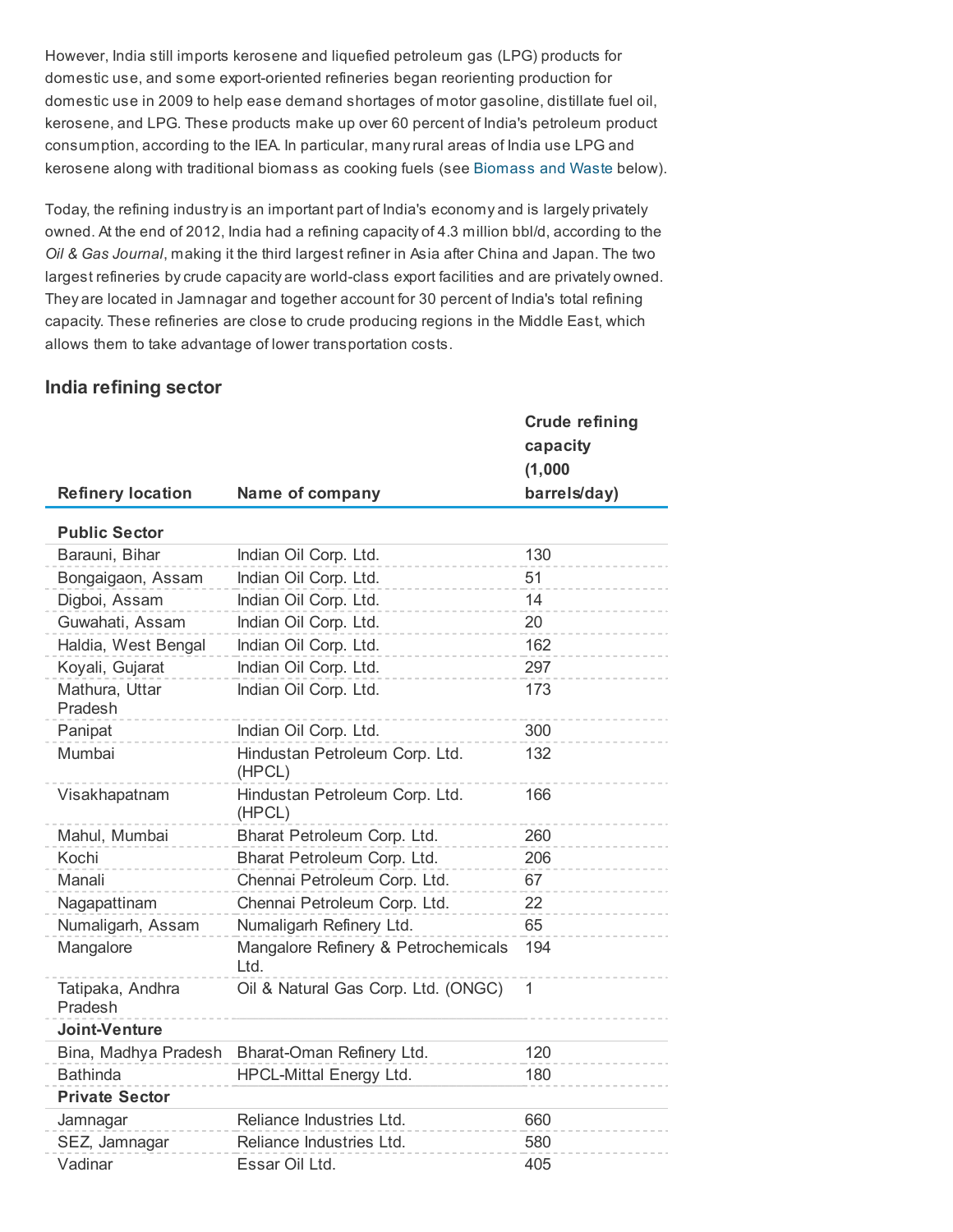Note: SEZ = Special Economic Zone Sources: U.S. Energy Information Administration, India Ministry of Petroleum & Natural Gas, Oil & Gas Journal

### Trade

The Indian Ocean historically has been a major transit route, bringing crude oil from suppliers in the Persian Gulf and Africa to markets in Asia. Tanker sea lanes pass near Indian waters between major chokepoints such as the Strait of Malacca and the Strait of Hormuz (See the World Oil Transit [Chokepoints](http://www.eia.gov/countries/regions-topics.cfm?fips=WOTC) report).The majority of Indian ports are located on the country's western side to receive shipments of crude oil from these routes.

India has increased its oil imports from about 40 percent of demand in 1990 to more than 70 percent of demand by 2011. Saudi Arabia is India's largest supplier, at about 19 percent of oil imports; in total, approximately 64 percent of India's imported oil came from Middle East countries in 2012. The second biggest source of imports is Africa (17 percent), with the majority of that oil coming from [Nigeria](http://www.eia.gov/countries/cab.cfm?fips=NI).

The government has encouraged companies to acquire overseas upstream assets as a way to shield the domestic energy sector from global price volatility. Indian companies hold large stakes in [Sudan](http://www.eia.gov/countries/cab.cfm?fips=SU)'s GNOP block and Russia's Sakhalin-1 project. Recently, Indian firms have also explored assets in the Caspian Sea and Central Asia. For example, ConocoPhillips announced it was selling its stake in a north Caspian Sea production sharing agreement to ONGC in late 2012. Hess Corp. announced a similar deal with ONGC for oil fields in [Azerbaijan.](http://www.eia.gov/countries/cab.cfm?fips=AJ)

Despite being a net importer of crude oil, India has become a net exporter of petroleum products by investing in refineries designed for export, particularly in Gujarat. Essar Oil and RIL export naphtha, motor gasoline, and distillate fuel oil to the international market, particularly to [Singapore,](http://www.eia.gov/countries/cab.cfm?fips=SN) the United Arab [Emirates](http://www.eia.gov/countries/cab.cfm?fips=TC), and [Indonesia](http://www.eia.gov/countries/cab.cfm?fips=ID). RIL has also targeted U.S. markets and leased storage space in New York harbor in 2008. However, the government encourages the companies to focus on supplying domestic markets before selling abroad.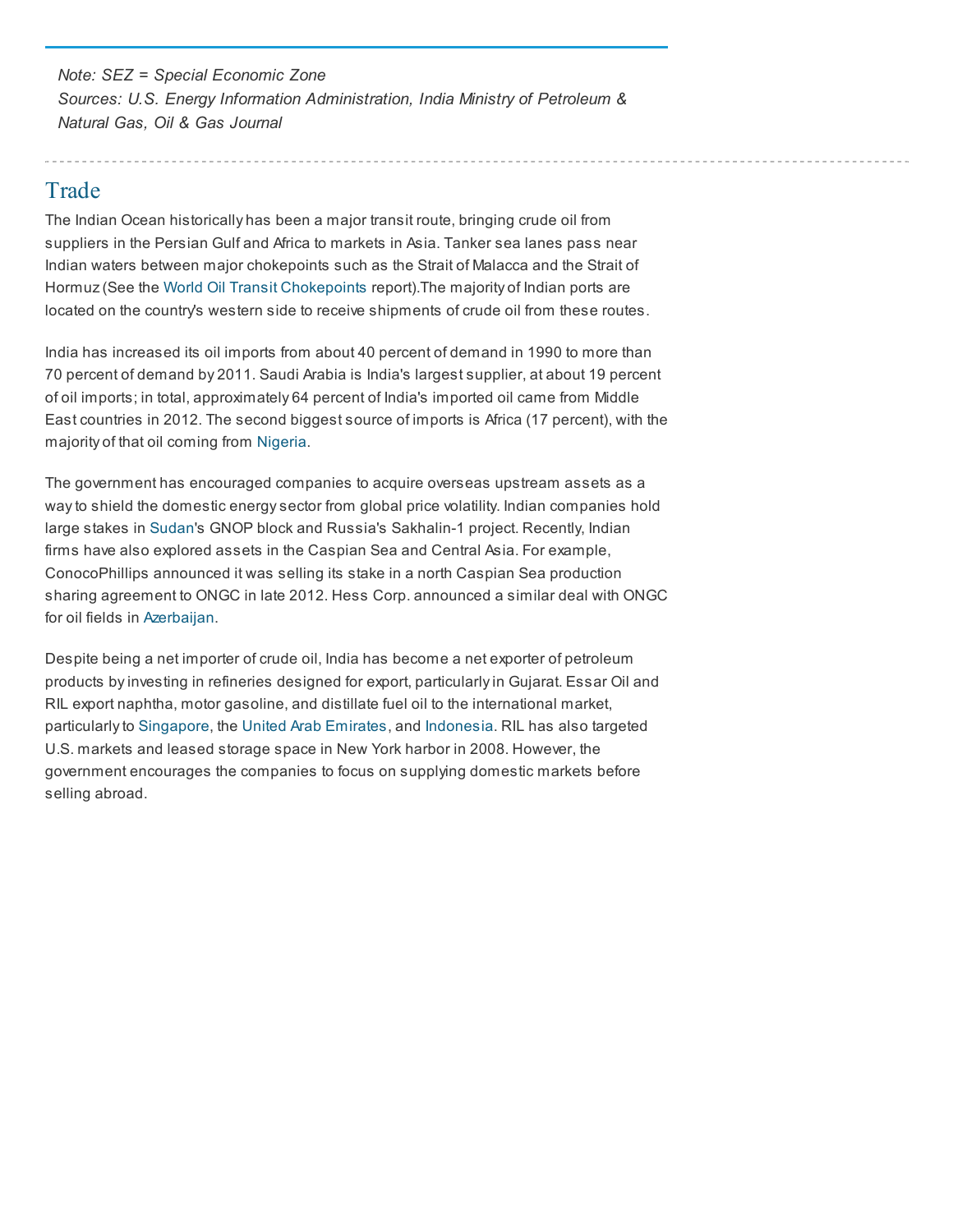

Source: U.S. Energy Information Administration, GTI Global Trade Atlas

# Pipelines and infrastructure

eia

According to IHS, India's crude oil pipeline network spans just under 4,000 miles and has a total capacity of 1.9 million bbl/d. Approximately 30 terminals, mostly on the northwest coast, take in crude oil imports. Pipelines run from these ports and producing areas (particularly from Gujarat) to major oil refineries in Gujarat, Mathura, Uttar Pradesh, and Haryana. On the eastern part of the country, pipelines run from West Bengal to the Paradip oil refinery. Refineries are generally located in coastal areas, because the majority of crude oil comes from tanker imports and offshore fields. Central and southern areas have few major pipelines, since the bulk of refining capacity is in the northwest and northeast.

The Indian Oil Corporation (IOC) controls and operates the oil product pipelines and supplies most of the oil products going to the domestic market. Product pipelines cluster in the north and northeast parts of India, while central and southern areas must rely on oil distributed through other means, such as cargo trucks. IOC plans to build additional product lines to move supplies from refineries to growing demand centers, such as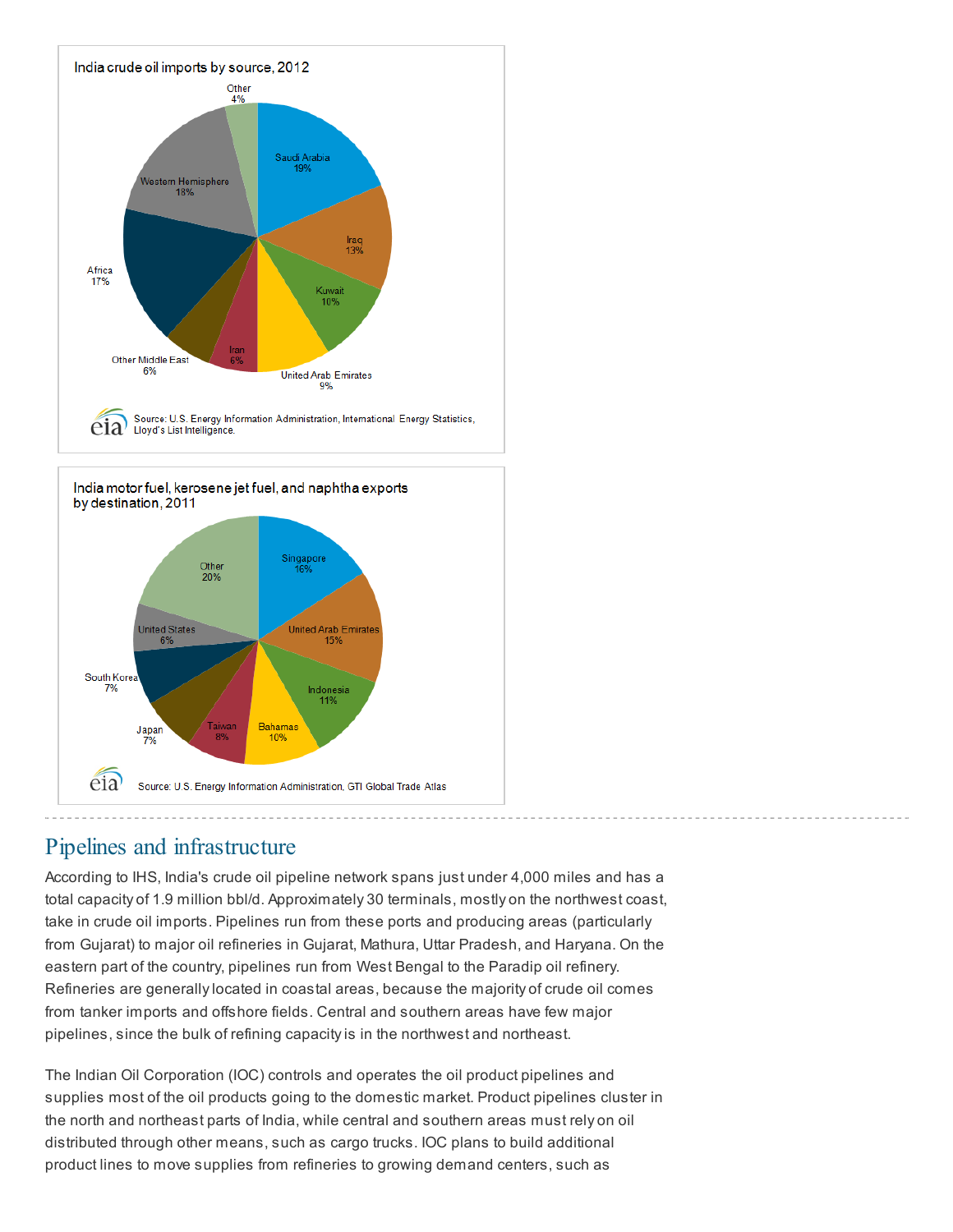Jharkhand, Orissa, and Chhattisgarh.



### Strategic petroleum reserve

In 2005, the Indian Government decided to set up strategic storage of 37 million barrels of crude oil at three locations (Visakhapatnam, Mangalore, and Padur). The Indian Strategic Petroleum Reserves Limited (ISPRL), a special purpose legal entity owned by the Oil Industry Development Board, would manage the proposed facilities, which have not yet been completed. In late 2011, the government unveiled plans to reach a crude reserve capacity of 132 million barrels by 2020.

## Natural gas

*Natural gas serves as a substitute for coal for electricity generation in India. The country began importing liquefied natural gas from Qatar in 2004 and increasingly relies on imports to meet domestic natural gas needs.*

Natural gas mainly serves as a substitute for coal for electricity generation in India. The country was self-sufficient in natural gas until 2004, when it began to import liquefied natural gas (LNG) from [Qatar](http://www.eia.gov/countries/cab.cfm?fips=QA). Because it has not been able to create sufficient natural gas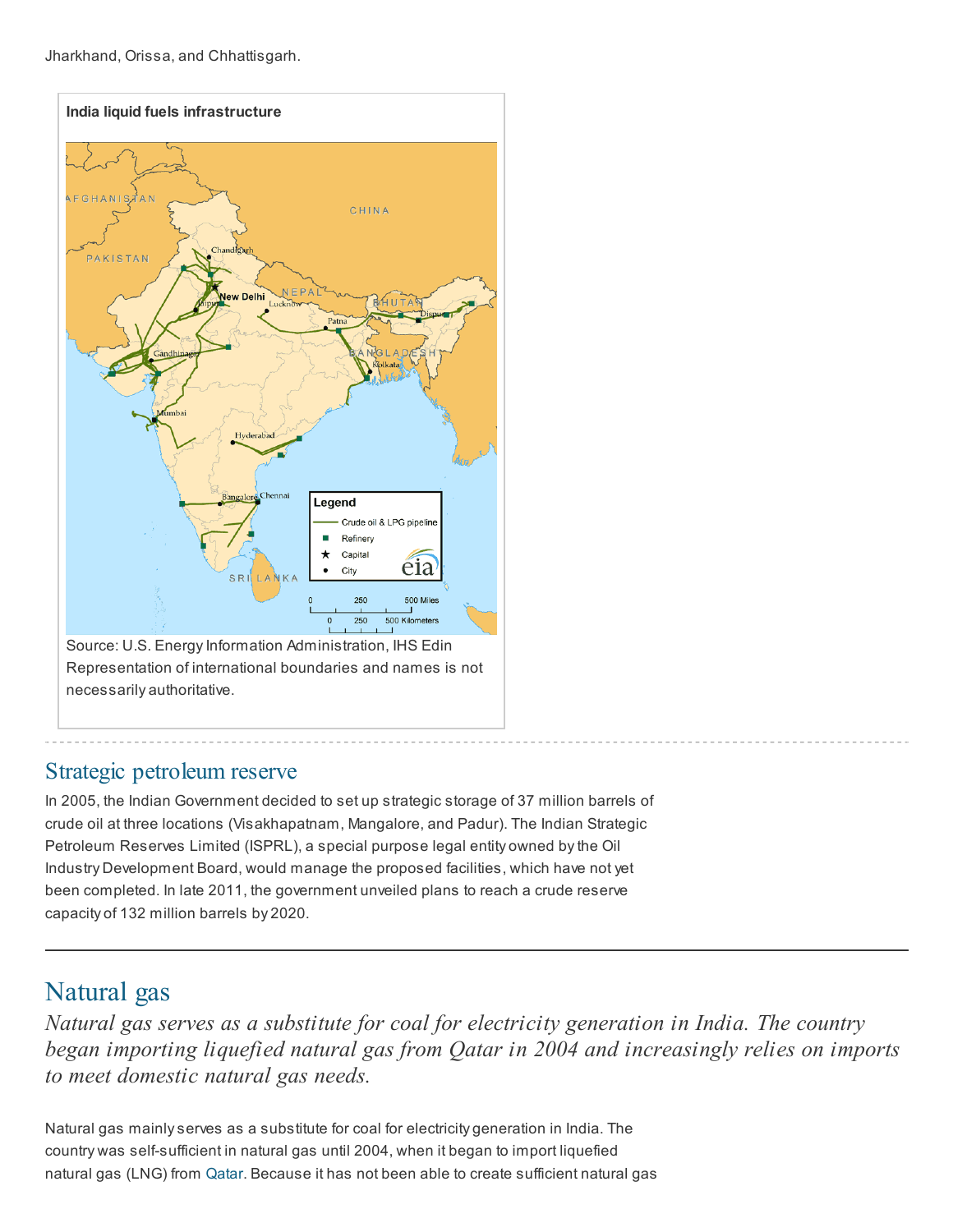infrastructure on a national level to meet domestic demand, India increasingly relies on imported LNG. It was the sixth largest LNG importer in 2011 with over five percent of the global market, according to data from PFC Energy. Indian companies use both long-term supply contracts and more expensive spot LNG contracts. Indian companies have attempted to secure new longer-term deals with suppliers such as Russia's Gazprom.

Gas consumption has grown at an annual rate of 10 percent from 2001-2011, although supply disruptions in 2011 halted some consumption. In 2011, India consumed 2.3 trillion cubic feet (Tcf), and LNG imports accounted for about a quarter of total gas demand. The Indian Oil Ministry projects this trend to continue, with India's gas demand more than doubling in the next five years. LNG will account for an increasing portion of use.

The power sector and fertilizer sector made up the majority of natural gas demand in 2010 at 45 percent and 28 percent, respectively. The government labeled these as priority sectors for domestic programs, which ensures that they receive larger shares of any new gas supply before other consumers.



#### Sector organization

As with the oil sector, India's Ministry of Petroleum and Natural Gas oversees exploration and production activities. MOPNG's Directorate of Hydrocarbons functions as an upstream regulator and monitors coalbed methane projects. Until 2006, the Gas Authority of India Limited (GAIL) functioned as a near-monopoly on operating gas pipelines. However, the government has begun to reform gas pricing and created the Petroleum Natural Gas Regulatory Board to regulate downstream activities such as distribution and marketing.

Different producers of natural gas have different pricing schemes in India. The government directly sets prices for public sector companies through the Administrative Price Mechanism (APM), while joint-venture producers generally index their prices to international rates. LNG prices are completely market-driven.

New private companies such as Petronet LNG Limited have formed in recent years to benefit from growing LNG imports in India by building re-gasification plants. Privately-owned Reliance Industries (RIL) emerged as an important upstream player in the natural gas market after discovering significant reserves in the Krishna-Godavari basin in 2002. RIL also operates the important East-West gas pipeline from Andhra Pradesh to Gujarat.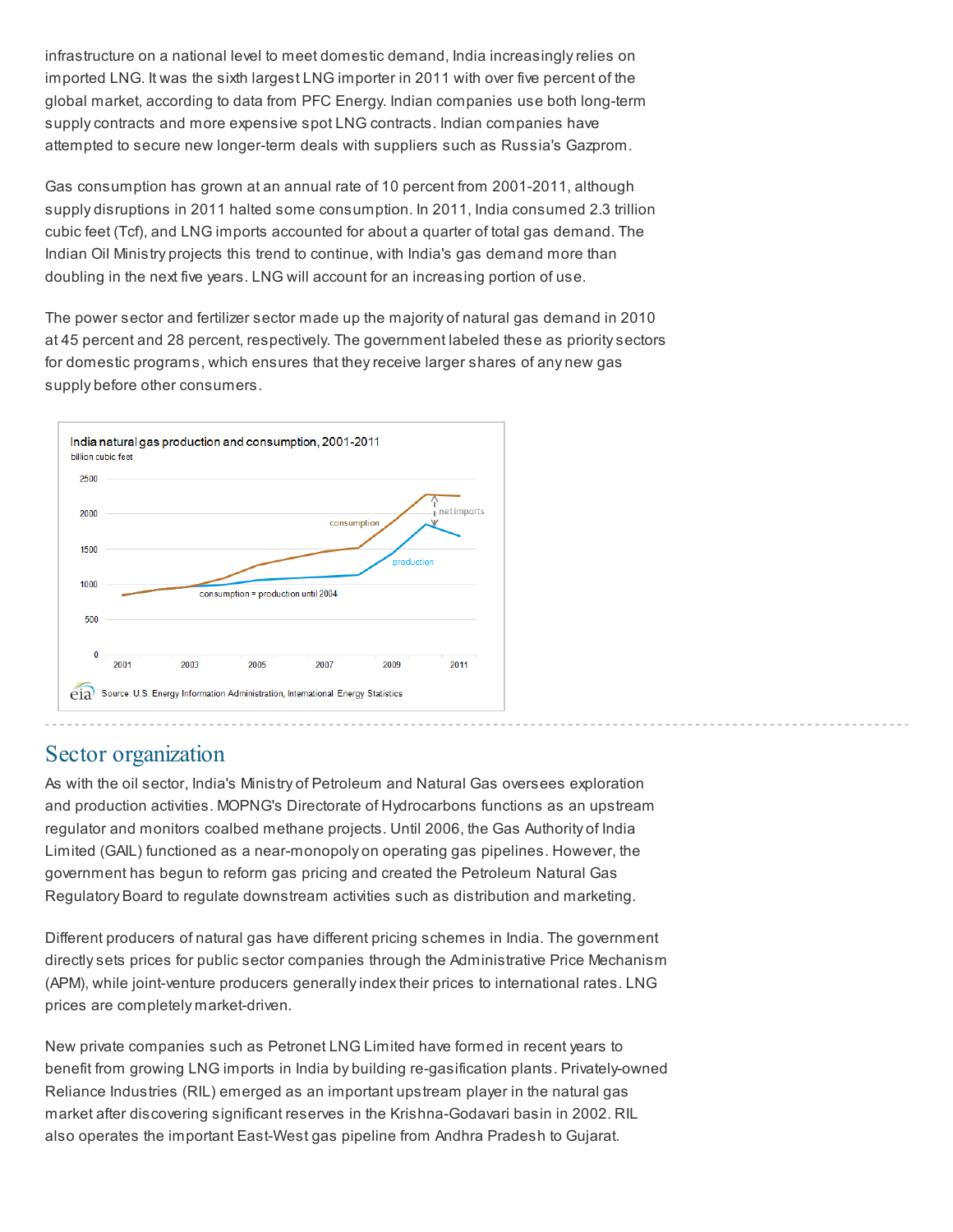International firms have some stake in the natural gas sector. BP owns part of the D6 field in the Krishna-Godavari basin, and Royal Dutch Shell has invested in potential future LNG facilities.

## Exploration and production

*India had 43.8 trillion cubic feet of natural gas reserves at the end of 2012, mostly located of shore. The two biggest state-owned oil companies, ONGC and Oil India, dominate the country's upstream gas sector.*

According to the Oil & Gas Journal, India had 43.8 Tcf of proved natural gas reserves at the end of 2012. About 30 percent of these are onshore reserves, while 70 percent are offshore reserves. In 2002, energy companies made a number of large gas discoveries in the Krishna-Godavari (KG) basin off of India's eastern coast, pushing up both the reserve base and production. However, some of the more mature fields have declined in recent years, and RIL cut the reserves of the major D6 field in the KG basin from 10.3 Tcf estimated in December 2006 to 3.4 Tcf in 2012 because of unexpected declines.

The two biggest state-owned companies, ONGC and Oil India Ltd. (OIL), dominate India's upstream gas sector. ONGC operates the Mumbai High Field, which provides a large amount of India's natural gas supply. However, the government has encouraged private and foreign companies to enter the upstream sector in recent years. Reliance industries (RIL) is becoming a major upstream force because of natural gas discoveries in Krishna-Godavari basin. RIL has a strategic partnership with BP, which has a 30 percent stake in 21 of RIL's production-sharing contracts. Other major international oil companies are largely absent from India's upstream sector.

The D6 field came on line in early 2009, ramping up production from about 3 Bcf/d in March 2009 to almost 6 Bcf/d a year later. However, the field has experienced production shortfalls in recent years and output dropped to about 1 Bcf/d in mid-2012. RIL has considered shutting down the D6 fields because of the disappointing performance.

ONGC and Gujarat State Petroleum Corporation Limited (GSPCL) are also developing several offshore areas in Krishna-Godavari basin. Another promising producing area is the Cambay basin in western India, where independent company Oilex has done some preliminary work assessing the potential for "tight" natural gas.

### Unconventional hydrocarbons

India began awarding coalbed methane (CBM) blocks for exploration in 2001, although it has taken more than a decade to begin producing at these fields. The Indian Ministry of Oil partnered with the U.S. Geological Survey (USGS) and ONGC to conduct a resource assessment and estimates anywhere between 9 and 92 Tcf of CBM resources both onshore and offshore India. Foreign companies have largely stayed out of CBM production, leaving domestic Indian companies struggling to attract enough expertise and technology to develop these resources. Great Eastern Energy Corporation (GEEC) has developed the Raniganj block in West Bengal, with an estimated 1 TCF of gas potential. Essar Oil and RIL have also been developing blocks in Bengal, although there has not been any significant commercial production.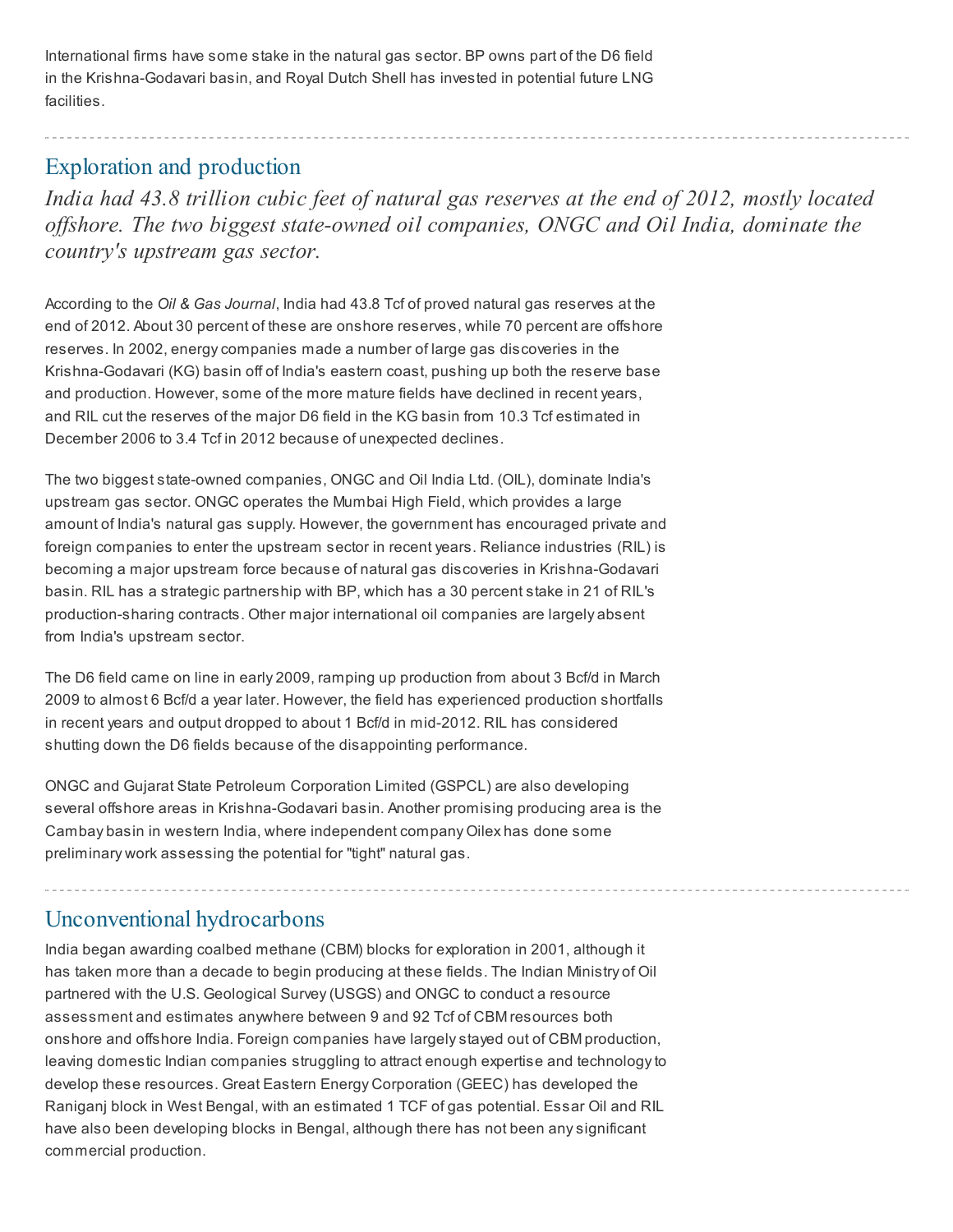Companies are interested in exploring the Cambay basin in Gujarat, the Assam-Arakan basin in northeast India, and the Gondwana basin in Central India for shale gas resources, although there has been no commercial production or publicly released reserve figures. Joshi Technologies made the first shale oil discovery in Cambay Basin in mid-2010. India's oil ministry announced that the government will unveil a shale gas and oil policy in the near future and begin to sell shale gas development blocks, although it has not made any awards to date.

#### Pipelines and infrastructure

The two most important companies operating India's large gas pipeline system are GAIL and RGTIL. GAIL, the state-owned gas transmission and marketing company, operates the major gas pipelines in India: the 1,740-mile Hazira-Vijaipur-Jagadishpur (HVJ) line running from Gujarat to Delhi, and the 480-mile Dahej-Vijaipur (DVPL) line. Reliance Gas Transportation Infrastructure (RGTIL) is the biggest private investor in the gas transmission structure. RGTIL's East-West Gas Pipeline takes gas from RIL's Krishna-Godavari basin fields and pumps it to north and western Indian markets. Other players like Petronet and Assam Gas Company have significant pipeline investments servicing demand centers in northeast India.

Insufficient pipeline infrastructure constrains natural gas demand in India. The country's own pipeline network primarily services the northwest region. Reliance Gas Transport Infrastructure (owned by RIL) brought the East-West pipeline online in 2009 to link the promising D6 gas field to industrial centers in the north and west regions of the country. Smaller companies such as Petronet LNG and GSPC have considered building their own pipelines to link production areas to the network. GAIL announced plans to extend the network with the Hazira-Bijapur-Jagdidhpur (HBJ) pipeline and a line from the D6 field to southern parts of India.

The Indian government has considered importing natural gas via pipeline through several international projects, although many of these have proved unfeasible. In 2005, negotiations between the Indian and Bangladesh governments fell through over a transnational pipeline. In 2006, India left the Iran-Pakistan-India (IPI) pipeline project. However, the government still participates in a plan to import natural gas from [Turkmenistan](http://www.eia.gov/countries/cab.cfm?fips=TX) to India. The Turkmenistan-Afghanistan-Pakistan-India (TAPI) project, also known as the Trans-Afghanistan Pipeline, has seen a decade of discussion, although major geopolitical risks and technical challenges have prevented the project from starting in earnest. The Asian Development Bank estimates the cost of the pipeline at about \$10-12 billion. However, the countries have made some progress in moving TAPI forward. The partners signed a framework agreement in 2010 and agreed on unified transit tariffs for the route in early 2012. In May 2012, India signed gas supply and purchase agreements with Turkmenistan. In early February 2013, India's government approved a special purpose legal entity to which participating members of the pipeline would contribute investment funds.

India natural gas infrastructure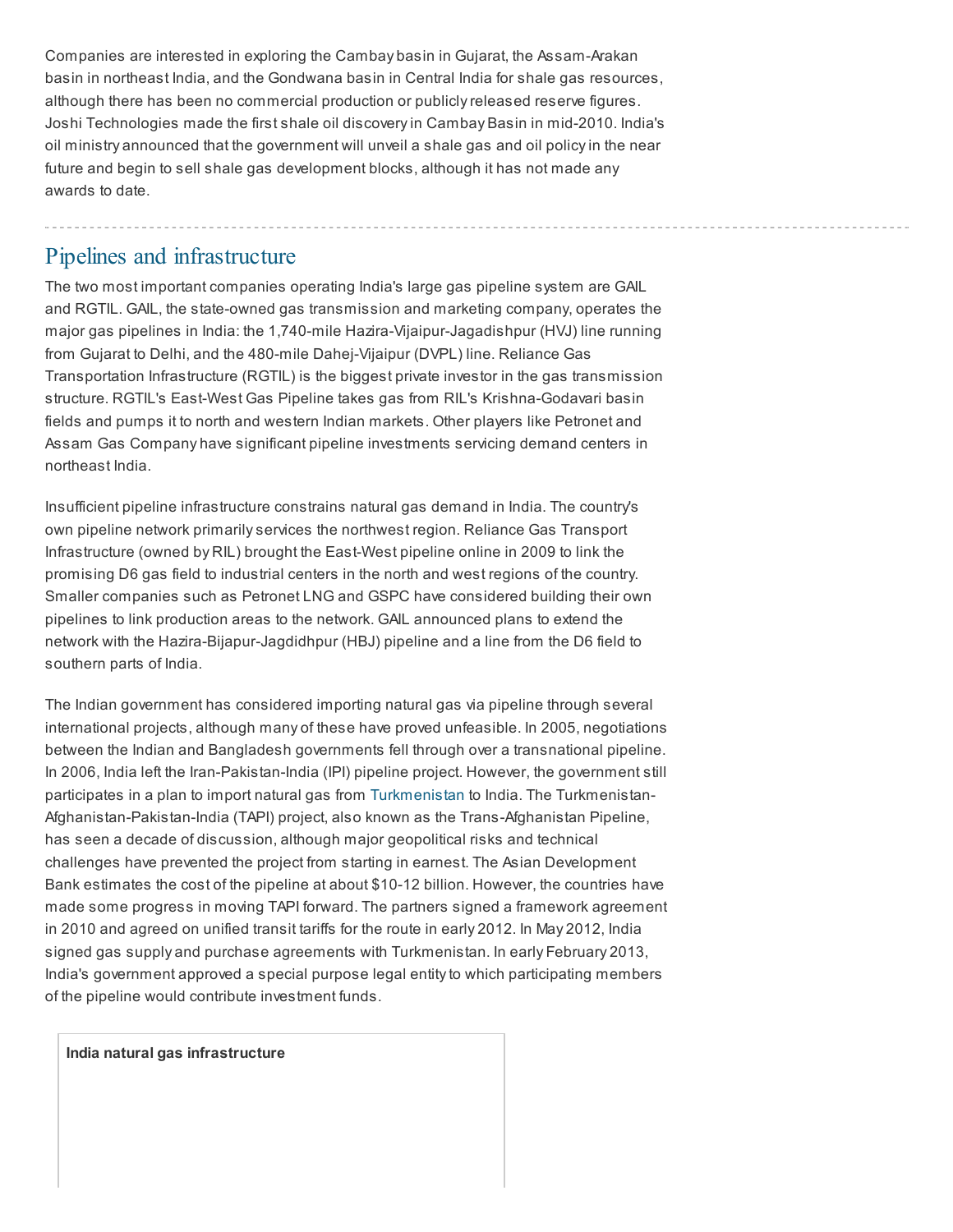

### Liquefied natural gas

*India became the world's sixth largest liquefied natural gas importer in 2011. Indian companies have begun investing in new regasification facilities to meet rising demand.*

Liquefied natural gas (LNG) has become an important part of India's energy mix since the country began importing it from Qatar in 2004. In 2011, India became the world's sixth largest LNG importer, with 5.3 percent of global imports, according to data from PFC energy. Petronet, a joint venture between GAIL, ONGC, and several foreign firms, is the major importer of LNG supplies to India. Petronet owns the country's two currently operational LNG terminals, Dahej and Hazira, and plans to increase capacity at both plants.

Unexpected production declines in India's D6 gas field mean the country must rely on higher LNG imports. Imported LNG is typically more than twice as expensive as domestically produced natural gas, because it is not subject to the government setting prices through the Administered Price Mechanism (see Sector [Organization](http://www.eia.gov/countries/cab.cfm?fips=IN#ng_sector_org)). Indian producers such as RIL have asked the government to raise the wellhead price for gas (the wholesale price at the point of production) as a way of justifying investment into deepwater projects.

Indian companies have invested in increasing the country's LNG regasification capacity in recent years to meet rising demand. Petronet's LNG terminal at Kochi should be operational in 2013, according to India's Oil and Gas Ministry. GAIL, NTPC, and several other smaller players have restarted the Dabhol project, originally proposed by now-defunct Enron. On India's east coast, IOC proposed a project in Tamil Nadu. Other possible projects include a floating terminal in Kakinada as a substitute for declining gas production in the Krishna-Godavari basin.

Qatar's RasGas is India's sole long-term supplier of natural gas, with two contracts for a total of 360 billion cubic feet (Bcf). India has been an active spot importer and received LNG cargoes from a variety of exporting countries. With the decline of the D6 field, Nigeria and [Egypt](http://www.eia.gov/countries/cab.cfm?fips=EG) have risen in prominence as India's short-term suppliers.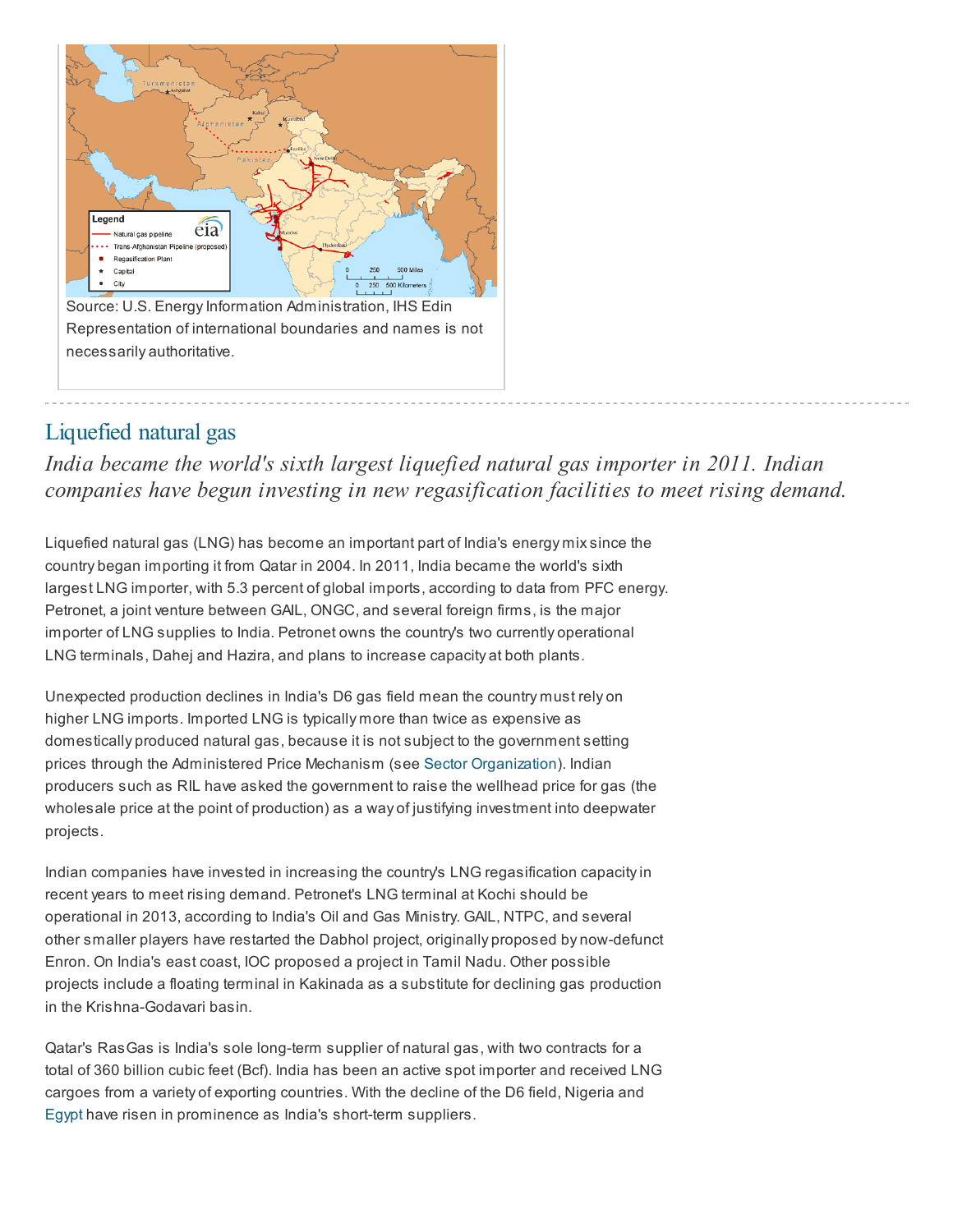## Coal

*Coal is India's primary source of energy. The country has the world's fifth largest coal reserves. The state retains a near-monopoly on the coal sector. The power sector makes up the majority of coal consumption.*

Coal is India's primary source of energy. The country has the fifth largest coal reserves in the world. At the same time, the coal sector is one of the most centralized and inefficient sectors in India. Two state-owned companies have a near-monopoly on production and distribution. The country also faces a growing gap between demand and supply. Producers failed to reach the government's latest production target in 2012, while demand has grown by more than 7 percent per year over the last decade. Because of this gap, India's coal imports have grown by more than 13 percent per year since 2001.

The power sector is the largest consumer of coal, accounting for 73 percent of coal consumption in 2009, according to IEA. Because power plants rely so heavily on coal, coal shortages are a major contributor to shortfalls in electricity generation and consequent blackouts throughout the country.

Steel and cement industries are also significant coal consumers. India has limited reserves of coking coal, which is an important raw material for steel production. The state of Jharkhand holds most of India's coking coal reserves, but it does not supply enough to meet the industry's needs. Because of this shortage, India imports large quantities of coking coal from abroad.



## Sector organization

India's government took control of the country's coal reserves with the 1973 Coal Mines Nationalization Act, establishing Coal India Limited (CIL) in 1975 as the state-owned sole producer. After 1993 it tried to encourage foreign and private investment into the coal sector through the National Mineral Policy. By 2000, the government deregulated coal prices, allowing coal companies to increase prices when there is a rise in the cost of production. However, the Ministry of Coal and Mines continues to control the distribution of coal and subsidies to various companies. In 2007, the government passed the New Coal Distribution Policy that attempted to allocate limited coal supplies to priority sectors, particularly power and fertilizer.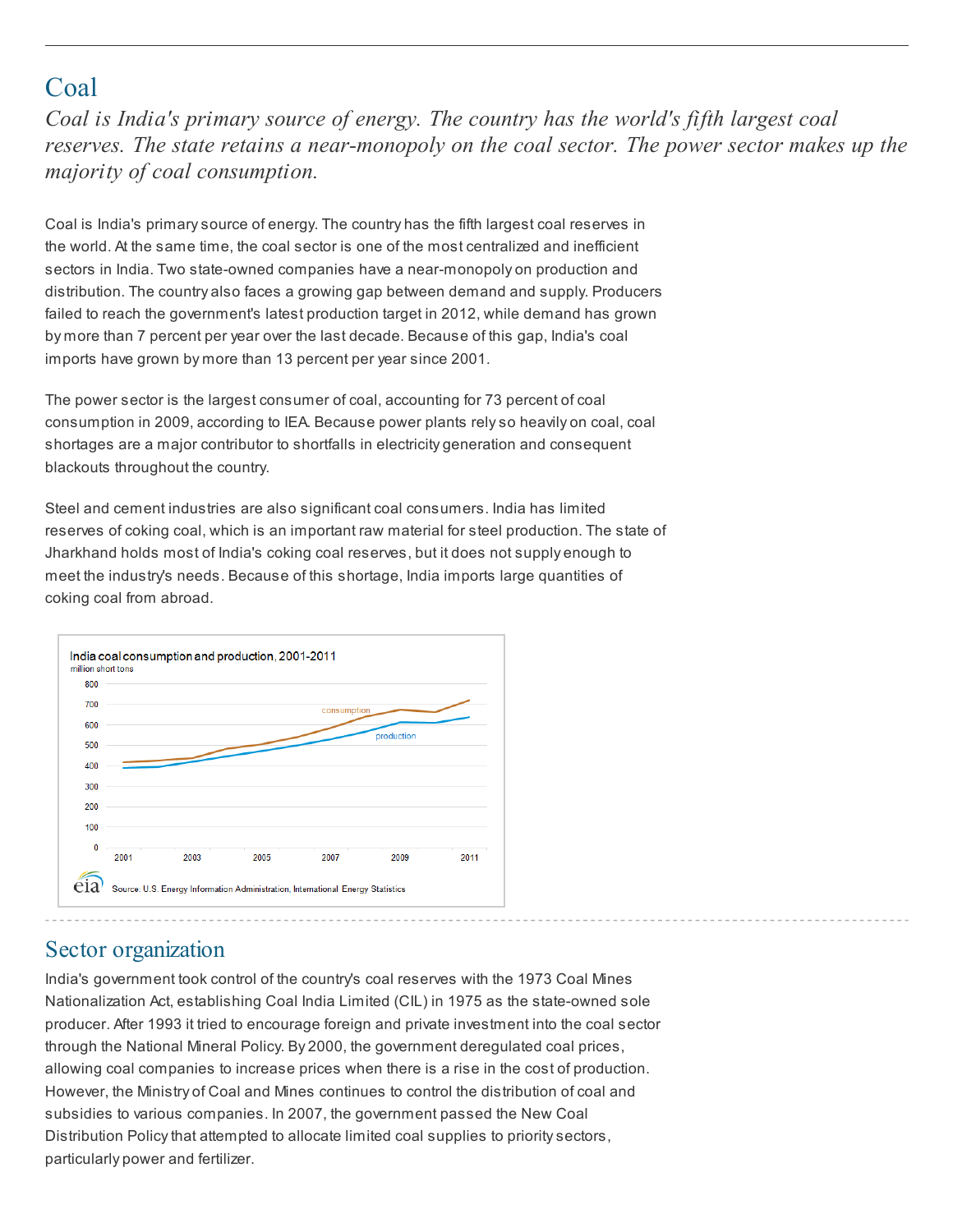CIL remains the country's largest coal producer, according to the IEA, and produces about 80 percent of the country's coal. CIL underwent an initial public offering in 2010 and divested 10 percent of its government share, India's largest IPO to date. Some smaller companies also operate throughout the country. Singareni Collieries Company (SCCL) was responsible for 8 percent of the country's coal production in 2011.

Railcars transport the majority of Indian coal, according to CIL. Limited railway capacity and other project delays may be a factor in insufficient coal deliveries to users, although the Railway Ministry stated that low coal production is the biggest reason for generation shortages.

## Exploration and production

India had 66.8 billion short tons of coal reserves in 2010, the fifth largest in the world (third largest in anthracite and bituminous after the United States and China). Indian coal typically has high ash and low sulfur content.

Most coal reserves are located in the eastern parts of the country. Jharkhand, Chhattisgarh, and Orissa account for approximately 70 percent of the country's coal reserves, according to the IEA. Other significant coal producing states include West Bengal, Andhra Pradesh, Madhya Pradesh, and Maharashtra.

India was the third largest producer of coal in 2011. Coal production has more than doubled between 1990 and 2011. According to the Ministry of Coal, almost all of the country's coal mines are opencast (less than 1,000 feet deep), which is cheaper and less dangerous for workers but causes more environmental impact. India lacks sufficient technology to engage in underground mining. India's coal mines are also located far away from the highest demand markets in southern and western India, posing a significant logistical challenge to coal producers and distributors.

### Trade

Although traditionally not a major importer of coal, India began to import small volumes of coking coal to meet high demand in the steel and iron industry. With a widening gap between supply and demand, India has increased coal imports over recent years from several key countries. India imports thermal coal (for power plants) mainly from Indonesia and [South](http://www.eia.gov/countries/cab.cfm?fips=SF) Africa and imports coking coal (for steel production) from [Australia.](http://www.eia.gov/countries/cab.cfm?fips=AS) Imports reached about 11 percent of total coal demand in 2011.

## **Electricity**

*India has 211 gigawatts of installed electricity capacity, mostly in coal-powered plants. Because of insuf icient fuel supply, the country suf ers from a severe shortage of electricity generation, leading to rolling blackouts.*

As of September 2012, India had 211 gigawatts (GW) of installed electricity generating capacity, mostly in coal-fired power plants, according to India's Central Electricity Authority. According to the IEA, installed capacity from coal and natural gas power plants is heavily clustered in the more populated western region of the country, particularly in Maharashtra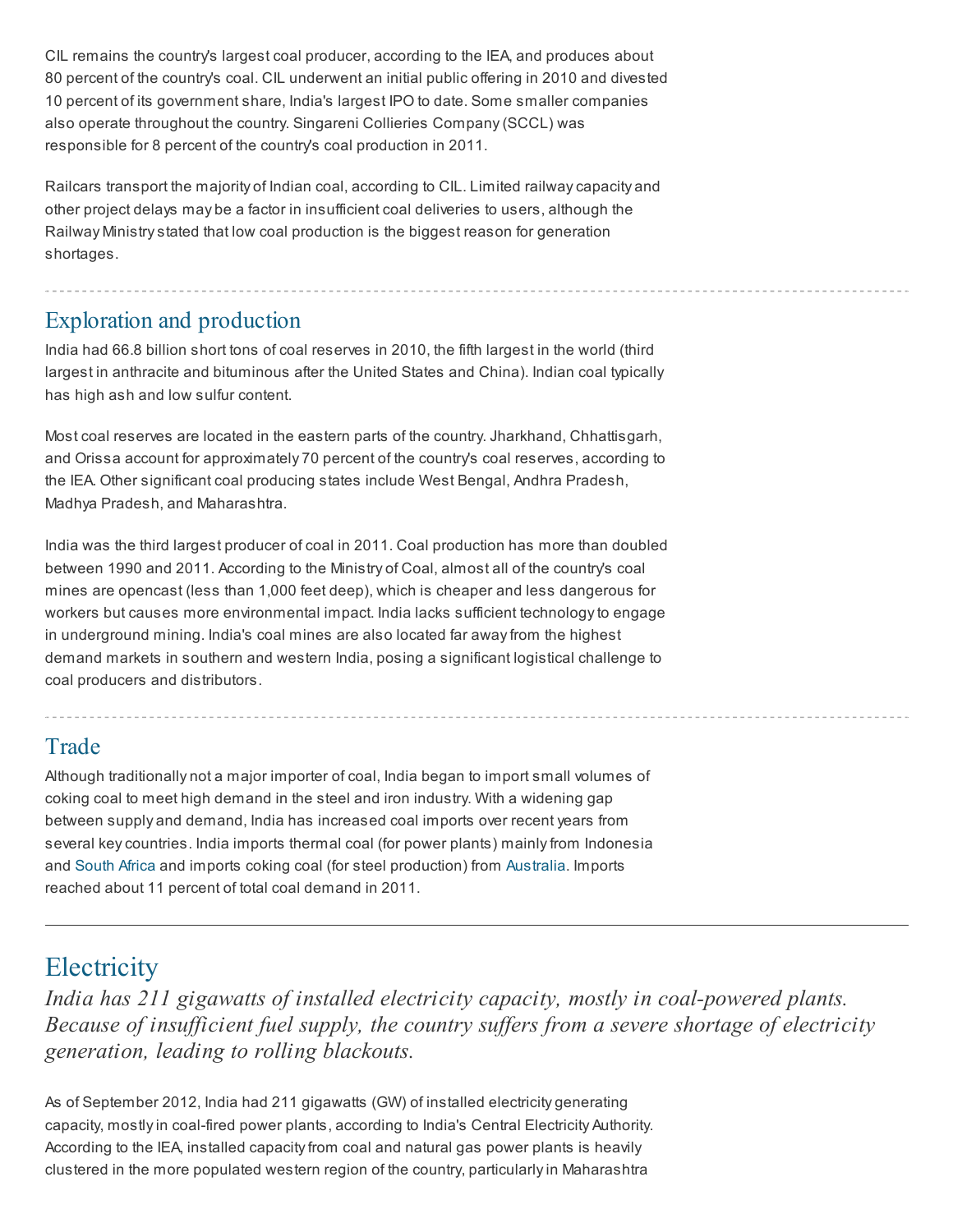and Gujarat. For example, Maharashtra, the largest Indian state by GDP (its capital is Mumbai, the country's largest city), contains 13 percent of the nation's generating capacity. Hydropower is the second largest source of electricity, accounting for nearly 20 percent of installed capacity and generating about 15 percent of electricity in 2011.

India suffers from severe shortages of electricity. Utilization rates in Indian power plants have fallen steadily since 2004 because of insufficient fuel supplies, according to IHS Global Insight. In addition, significant parts of the country do not have access to electricity. The 2005 India Human Development Survey reported overall household electrification in India to be 70 percent. While 94 percent of urban households had electricity, only 60 percent of rural households had access. The government began a program in 2005 called Rajiv Gandhi Grameen Vidyutikaran Yojana to provide villages electricity within 5 years through significant investments in rural electrification. While the program has succeeded in electrifying many rural areas, power supply is unreliable and frequent blackouts persist.



### Sector organization

The Ministry of Power is responsible for planning and implementing India's power sector policy, with various subunits handling different parts of the sector, including thermal, hydropower, and distribution. The Central Electricity Authority (CEA) advises the central government on long- and short-term policy planning. The Central Electricity Regulatory Commission and State Electricity Regulatory Commissions set generation and transmission policies.

The source of India's current electricity regulatory framework is the 2003 Electricity Act, which attempted to reform the state electricity boards, open access to transmission and distribution networks, and create state electricity regulatory commissions (SERCs) to manage electricity on a regional basis. The government has not fully implemented many parts of the Act, and India's electricity sector continues to face challenges in distribution and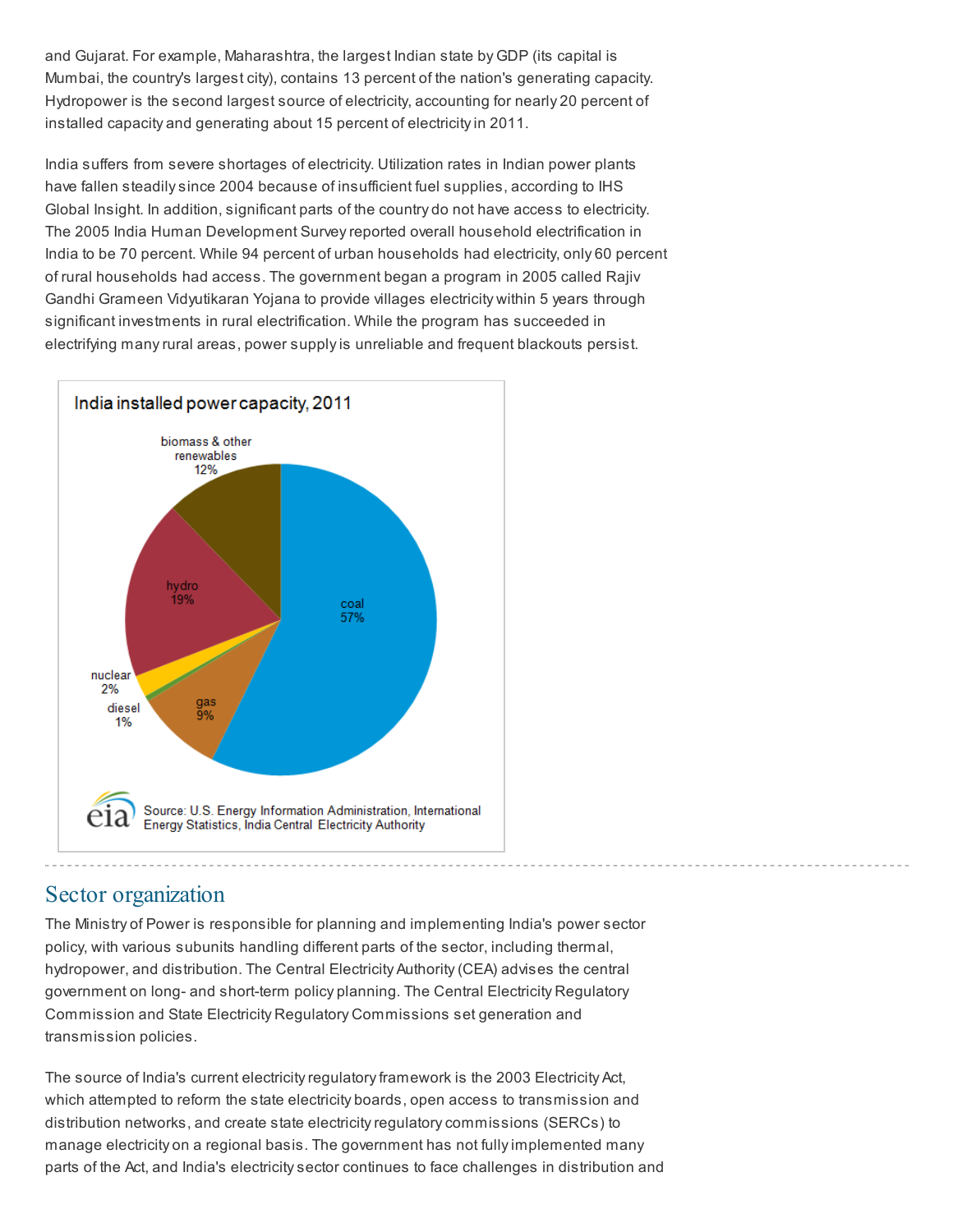getting sufficient fuels for generation. In order to reduce supply risk from energy sources with high price volatility, such as oil, the government has encouraged more generation from renewable energy sources, such as hydropower and solar.

The government established the Power Grid Corporation of India (POWERGRID) to operate five regional electricity grids, while state transmission utilities (with some private sector participation) run most transmission and distribution segments. Although the central government finances electricity development projects, delivering electricity to customers falls on state governments. Therefore, more efficient states such as Maharashtra tend to have better electricity availability.

Different states also have varying energy mixes. For example, Gujarat is close to major gas fields and LNG terminals, allowing regional power plants to use a larger share of natural gas.

### Conventional thermal

Thermal generation, mostly from coal, accounted for more than 80 percent of total electricity generation in the country, according to India's Central Electricity Authority (CEA). Coal-fired power plants dominate India's electricity generation sector and account for more than 50 percent of installed capacity.

Disruptions to a steady supply of fossil fuels to power plants are the main reason for power outages in India. According to CEA, the loss of generation from forced outages during 2011 decreased the country's actual generating capacity by over 11 percent, because of coal supply shortages and situations when plants could not transmit power to demand centers (e.g., equipment failure). About 60 percent of total forced shut downs were under 24 hours long, although some have lasted for 25 days or more.

## Hydroelectric

India was the world's 7th largest producer of hydroelectric power in 2010 with 113 billion kilowatthours generated, which is about 3 percent of the world's total. Total installed capacity of hydropower in 2012 was 39,300 megawatts (MW), according to the Indian Ministry of Power.

India benefits from a tropical climate, which gives the country increased hydropower potential. In particular, states with significant river systems such as Himachal Pradesh, Jammu, Kashmir, and Uttarakhand benefit from energy surpluses in the monsoon period. However, coal and gas generation is related inversely to hydropower capacity; when hydropower utilization falls, for example with a weak monsoon season, coal-fired power plants will generate more electricity to compensate for the shortfall.

### **Nuclear**

India has 20 operational nuclear reactors in six nuclear power plants with a capacity of 4.4 gigawatts (electric). As of September 2012, seven reactors totaling 5.3 gigawatts (electric) are under construction and expected to come online by 2016. As electricity demand in India continues to grow, the government has indicated that it plans to increase the nuclear share of total generation to 25 percent in the long term from about 4 percent in 2011.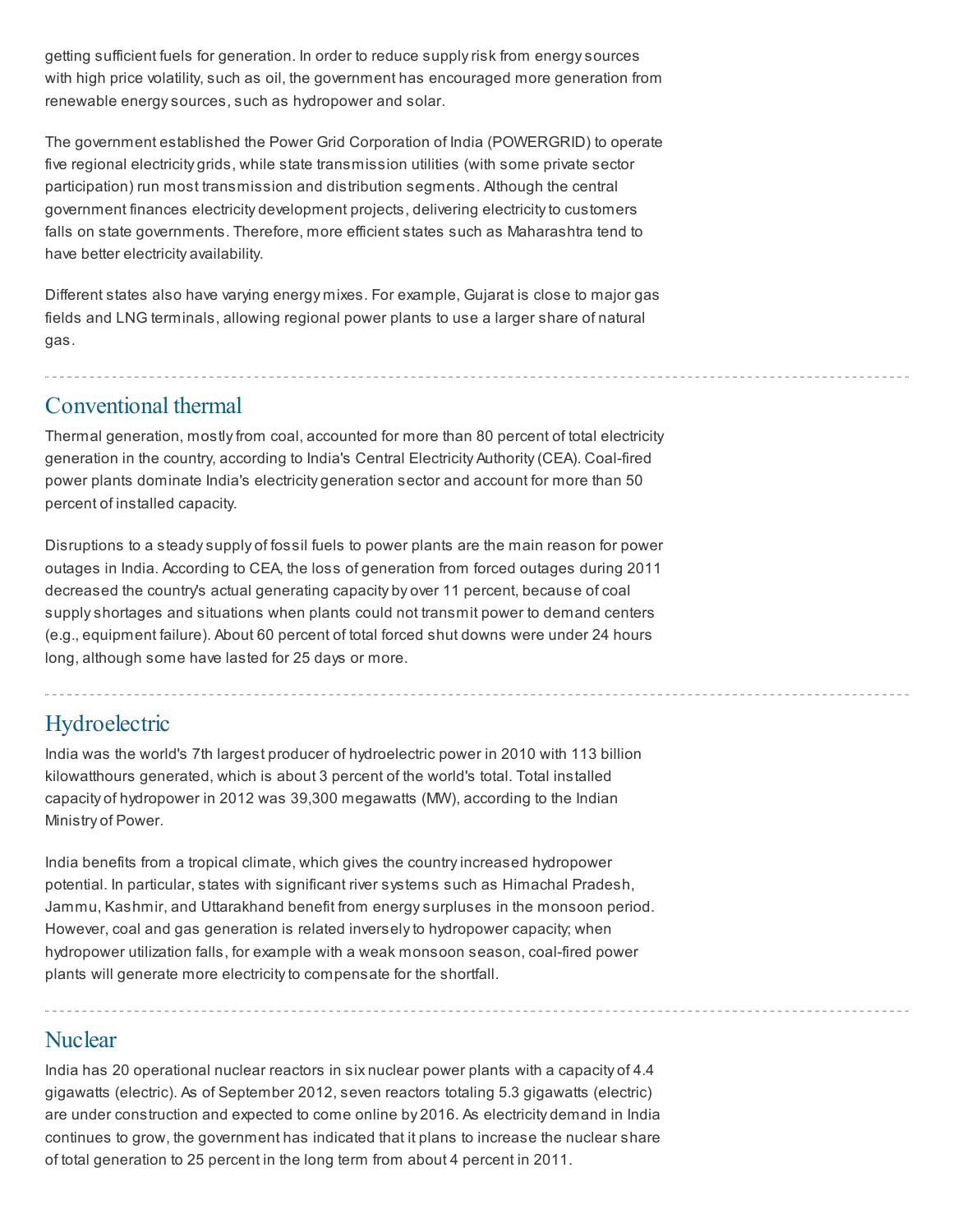In September 2008, India became a party to the Nuclear Suppliers' Group agreement, which opened access to nuclear technology and expertise through several cooperative agreements. The government has signed several such agreements with countries including the United States, Russia, France, and the United Kingdom. In addition, via these agreements, India gained access to reactor parts and fuel from other countries.

Indians protested nuclear power after the Fukushima disaster in Japan, and the government responded by organizing safety audits for existing reactors. The Atomic Energy Regulatory Board (AERB) conducted stress tests of all nuclear power plants. The Indian government has announced a 'three-stage nuclear development plan' to gradually shift from powering reactors with natural uranium to accumulating reserves of other fissile materials such as thorium. While the Indian nuclear sector historically has had limited access to uranium, it has abundant thorium reserves that can power more sophisticated reactors. India's commitment to the thorium fuel cycle sets it apart from most nations with nuclear power programs.

#### Biomass and waste

Rural areas of India tend to rely on traditional biomass (including firewood, animal dung, and agricultural residue) for cooking, heating, and lighting because they lack access to other energy supplies. These sources can be burned directly to produce heat and electricity.

Large parts of India rely on biomass as the primary fuel for cooking. According to the 2011 India census, 62.5 percent of rural households use firewood as the primary fuel for cooking, 12.3 percent use crop residue as the primary cooking fuel, and 10.9 percent use dung. By contrast, less than 2 percent of urban households use crop residue or dung, and only 20 percent use firewood as the primary fuel source in cooking. These uses can cause health problems from exposure to waste products and pollution or environmental problems when harvested unsustainably.

India also uses biomass in the power sector. According to the Ministry of New and Renewable Energy, India has 288 biomass power and cogeneration plants with 2.7 GW of installed capacity and has potential biomass electricity generation capacity of 18 GW. A large amount of biomass used for electricity generation comes from bagasse (crushed sugarcane or sorghum stalks), which can be used in combustion-powered generators. Biodiesel and other liquid biofuels consumption in India is fairly low and mostly comes from several states that mandate five-percent blending of ethanol in gasoline.

#### Households by primary

| fuel used for cooking   | Percentage   |              |       |
|-------------------------|--------------|--------------|-------|
| <b>Fuel Type</b>        | <b>Total</b> | <b>Rural</b> | Urban |
| Firewood                | 49.0         | 62.5         | 20.1  |
| Crop residue            | 89           | 12.3         | 14    |
| Cowdung cake            | 7.9          | 10.9         | 17    |
| Coal, Lignite, Charcoal | 1.4          | 0 8          | 29    |
| Kerosene                | 29           | 0 7          | 7.5   |
| <b>LPG/PNG</b>          | 28.5         | 11 4         | 65.0  |
| Electicity              | ი 1          | በ 1          | በ 1   |
| Bio-gas                 | 04           | 04           | 04    |
| Any other               | 0.5          |              | 0 2   |